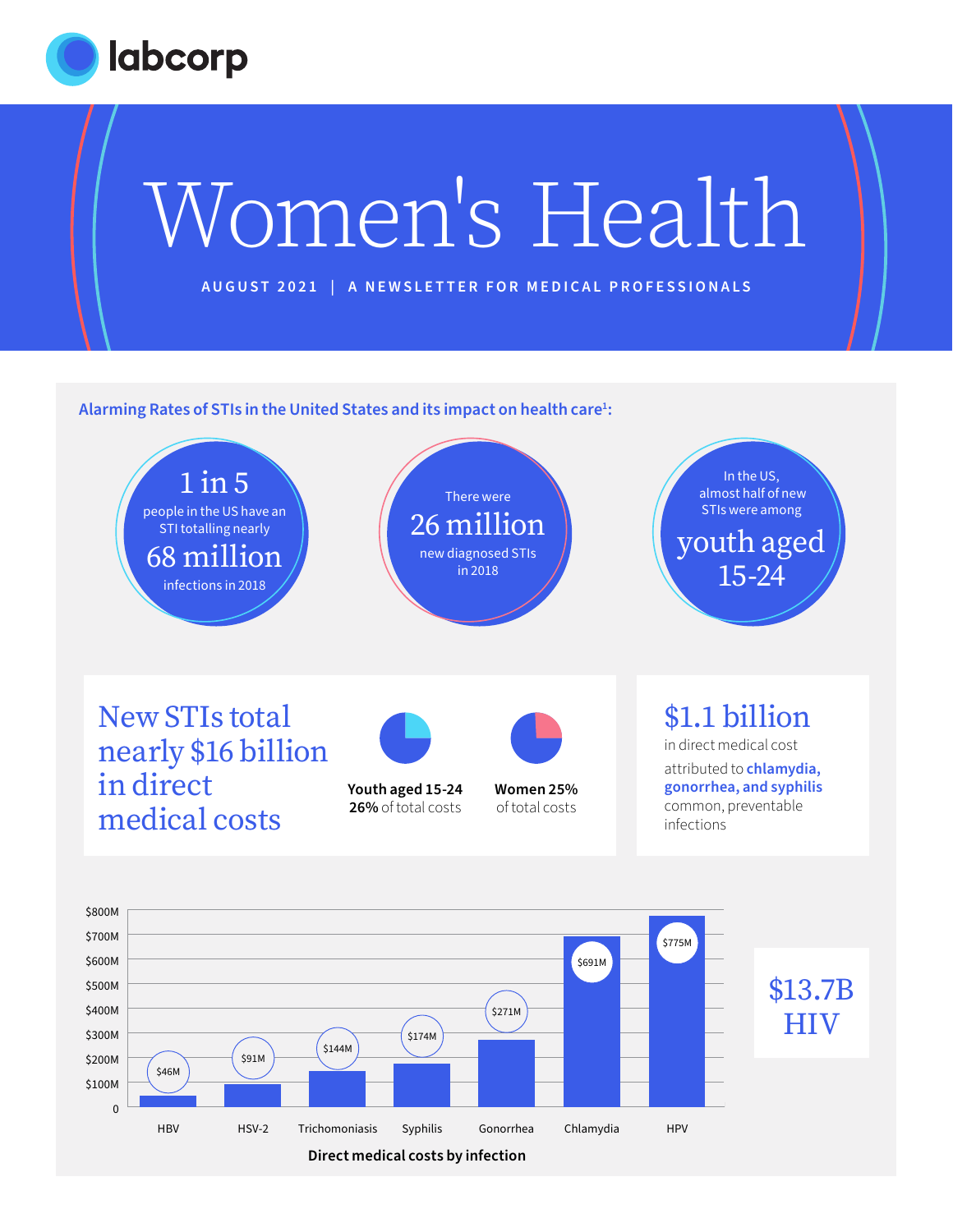## **Dilemma**

Persistent rises in the rates of sexually transmitted infections (STIs) in the United States constitute an epidemic and public health crisis with profound implications. The rates of chlamydia, gonorrhea, syphilis, and congenital syphilis have increased significantly. The rate of chlamydia, the most commonly reported bacterial STI that can infect both men and women, increased by approximately 19% from 2014 to 2018.2 Between 2009-2018 the rate for gonorrhea increased greater than 80%.<sup>3</sup> The rates of primary and secondary syphilis and of congenital syphilis increased almost every year since 2001 and 2012, respectively.3

### **Consequences**

The consequences of the STI epidemic are vast. STIs can lead to long-term, irreversible health outcomes such as chronic pelvic pain, infertility, adverse pregnancy outcomes, neonatal death, and congenital abnormalities, and can facilitate HIV acquisition when left untreated.<sup>2</sup> STIs cost Americans billions of dollars each year in direct medical expenses. Combined, the health and economic toll can affect the quality of life and prosperity of millions of people.<sup>2</sup>

Coordinated, innovative approaches and sustained efforts are needed to reverse this increasing trajectory and to curtail the ever-growing burden of STIs.<sup>2</sup> The U.S. Department of Health and Human Services (HHS) released on December 17, 2020 the first-ever national plan to address the public health crisis caused by alarming increases in rates of sexually transmitted infections (STIs) in the United States over the past six years.4

To learn more about the STI Plan, visit **[www.hhs.gov/STI](http://www.hhs.gov/STI)**.

For more information about STI prevention and treatment, visit **[www.cdc.gov/STD.](http://www.cdc.gov/STD)** 

#### **Impact**

According to HHS:

"The impact of the STI epidemic does not fall equally across all populations and regions. Adolescents and young adults, men who have sex with men, and pregnant women are disproportionately impacted by STIs. Social determinants of health contribute to a substantial unequal burden of STIs in Black, American Indian/Alaska Native and Hispanic communities. In addition, people living in the Southern and Western regions of the U.S. are disproportionately affected."4

#### **Vision**

This inaugural STI Plan lays out a clear vision for preventing those consequences:

**"The United States will be a place where sexually transmitted infections are prevented and where every person has high-quality STI prevention, care, and treatment while living free from stigma and discrimination.**

**This vision includes all people, regardless of age, sex, gender identity, sexual orientation, race, ethnicity, religion, disability, geographic location, or socioeconomic circumstance."2**